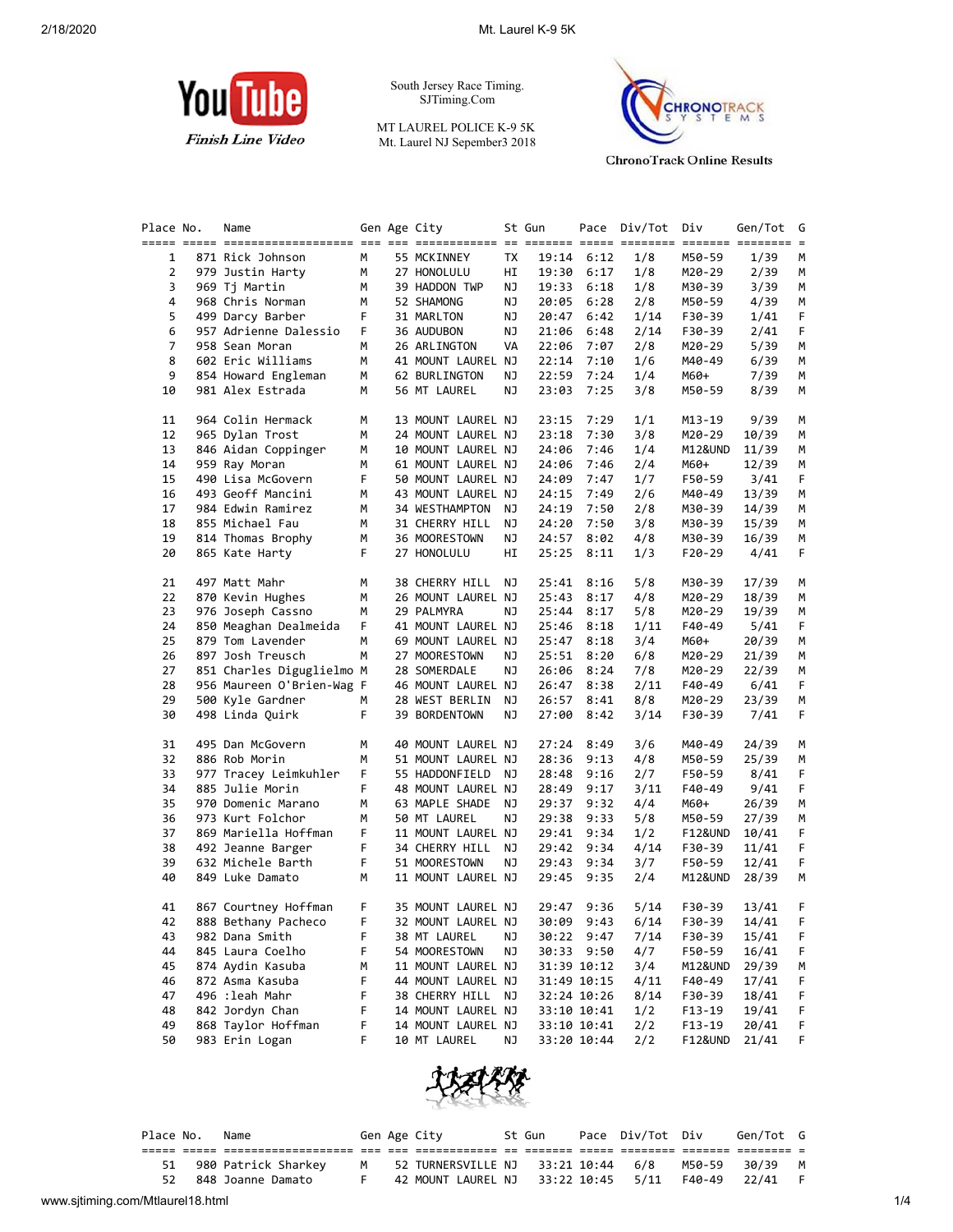2/18/2020 Mt. Laurel K-9 5K

| 53 | 975 Ed Jadczak            | M  | 42 MOORESTOWN      | NJ        | 33:38 10:50 | 4/6   | M40-49   | 31/39 | M            |
|----|---------------------------|----|--------------------|-----------|-------------|-------|----------|-------|--------------|
| 54 | 974 Colleen Stousteimer F |    | 38 MARLTON         | NJ        | 33:38 10:50 | 9/14  | F30-39   | 23/41 | F            |
| 55 | 866 Jeff Herrmann         | M  | 31 MAPLE SHADE     | NJ        | 34:03 10:58 | 6/8   | M30-39   | 32/39 | M            |
| 56 | 972 Jack Capillo          | M  | 08 RIVERSIDE       | NJ.       | 34:25 11:05 | 4/4   | M12&UND  | 33/39 | M            |
| 57 | 971 Jenny Capillo         | F. | 37 RIVERSIDE       | NJ        | 34:28 11:06 | 10/14 | F30-39   | 24/41 | F            |
| 58 | 841 Debbie Chan           | F  | 46 MOUNT LAUREL NJ |           | 34:49 11:13 | 6/11  | F40-49   | 25/41 | F            |
| 59 | 898 Rachel Trost          | F. | 29 MOUNT LAUREL NJ |           | 34:49 11:13 | 2/3   | $F20-29$ | 26/41 | F            |
| 60 | 894 Kati Rutkowski        | F  | 35 MOUNT HOLLY NJ  |           | 34:54 11:14 | 11/14 | F30-39   | 27/41 | F            |
|    |                           |    |                    |           |             |       |          |       |              |
| 61 | 896 Denise Smithen        | F. | 37 MOUNT LAUREL NJ |           | 35:02 11:17 | 12/14 | F30-39   | 28/41 | F            |
| 62 | 873 Robert Kasuba         | M  | 44 MOUNT LAUREL NJ |           | 35:11 11:20 | 5/6   | M40-49   | 34/39 | M            |
| 63 | 690 Kelly Bloomer         | F. | 51 MARLTON         | NJ        | 35:24 11:24 | 5/7   | F50-59   | 29/41 | F            |
| 64 | 708 Tom Bloomer           | M  | 54 MARLTON         | <b>NJ</b> | 35:24 11:24 | 7/8   | M50-59   | 35/39 | M            |
| 65 | 988 Michael Nasati        | M  | 37 MT LAUREL       | <b>NJ</b> | 35:28 11:25 | 7/8   | M30-39   | 36/39 | M            |
| 66 | 985 Holly Sataloff        | F  | 46 CHERRY HILL     | <b>NJ</b> | 36:50 11:52 | 7/11  | F40-49   | 30/41 | F            |
| 67 | 853 Jana Ellis            | F  | 39 MOUNT LAUREL NJ |           | 36:50 11:52 | 13/14 | F30-39   | 31/41 | F            |
| 68 | 489 Eric Hingley          | M  | 48 WEST DEPTFOR NJ |           | 36:58 11:54 | 6/6   | M40-49   | 37/39 | M            |
| 69 | 852 Sara Dippolito        | F. | 40 AUDUBON         | NJ        | 37:13 11:59 | 8/11  | F40-49   | 32/41 | F            |
| 70 | 878 Kim Kruger            | F  | 51 MOUNT LAUREL NJ |           | 38:33 12:25 | 6/7   | F50-59   | 33/41 | F            |
|    |                           |    |                    |           |             |       |          |       |              |
| 71 | 978 Teresa Terzano        | F  | 55 MT LAUREL       | <b>NJ</b> | 38:37 12:26 | 7/7   | F50-59   | 34/41 | F            |
| 72 | 989 Nichole Kirkpatrick F |    | 42 MT LAUREL       | NJ        | 43:21 13:58 | 9/11  | F40-49   | 35/41 | F            |
| 73 | 899 Melissa Urbanski      | F  | 27 MOUNT LAUREL NJ |           | 44:19 14:16 | 3/3   | $F20-29$ | 36/41 | F            |
| 74 | 900 Adam Urbanski         | M  | 31 MOUNT LAUREL NJ |           | 44:20 14:16 | 8/8   | M30-39   | 38/39 | M            |
| 75 | 892 Linda Romanik         | F. | 60 HADDON TOWNS NJ |           | 46:18 14:55 | 1/2   | F60+     | 37/41 | F            |
| 76 | 636 Jim Barth             | M  | 57 MOORESTOWN      | NJ.       | 46:52 15:05 | 8/8   | M50-59   | 39/39 | M            |
| 77 | 625 Michelle Wolf         | F. | 42 MT. LAUREL      | NJ.       | 47:00 15:08 | 10/11 | F40-49   | 38/41 | F            |
| 78 | 856 Arpna Gogia           | F  | 38 MOUNT LAUREL NJ |           | 50:48 16:21 | 14/14 | F30-39   | 39/41 | $\mathsf{F}$ |
| 79 | 891 Vaidehi Ramakrishna F |    | 40 MOUNT LAUREL NJ |           | 50:49 16:22 | 11/11 | $F40-49$ | 40/41 | F            |
| 80 | 887 Susan Newell          | F  | 62 MAPLE SHADE     | NJ        | 54:52 17:40 | 2/2   | F60+     | 41/41 | F            |
|    |                           |    |                    |           |             |       |          |       |              |



## OVERALL WINNERS - 5K

## TOP MALE FINISHERS

| Place No. | Name             | Ag City       |     | St Time |
|-----------|------------------|---------------|-----|---------|
|           |                  |               |     |         |
| 1         | 871 Rick Johnson | 55 MCKINNEY   | TX  | 19:14   |
| 2         | 979 Justin Harty | 27 HONOLULU   | HT. | 19:30   |
| 3         | 969 Tj Martin    | 39 HADDON TWP | NJ. | 19:33   |
| 4         | 968 Chris Norman | 52 SHAMONG    | ΝJ  | 20:05   |
| 5.        | 958 Sean Moran   | 26 ARLINGTON  | VA  | 22:96   |

## TOP FEMALE FINISHERS

| Place No. |               | Name                  | Ag City            |     | St Time |
|-----------|---------------|-----------------------|--------------------|-----|---------|
|           |               |                       |                    |     |         |
|           | $\mathbf{1}$  | 499 Darcy Barber      | 31 MARLTON         | NJ. | 20:47   |
|           | $\mathcal{P}$ | 957 Adrienne Dalessio | 36 AUDUBON         | NJ  | 21:06   |
|           | 3             | 490 Lisa McGovern     | 50 MOUNT LAUREL NJ |     | 24:09   |
|           | 4             | 865 Kate Harty        | 27 HONOLULU        | HI  | 25:25   |
|           | 5.            | 850 Meaghan Dealmeida | 41 MOUNT LAUREL NJ |     | 25:46   |



## 5K AGE-GROUP RESULTS

MALE AGE GROUP: 1 - 12 (1 WINNERS)

| Place No.     | Name                | Age City     |                    |     | St Time |  |
|---------------|---------------------|--------------|--------------------|-----|---------|--|
|               |                     |              |                    |     |         |  |
| 1             | 846 Aidan Coppinger |              | 10 MOUNT LAUREL NJ |     | 24:06   |  |
| $\mathcal{P}$ | 849 Luke Damato     |              | 11 MOUNT LAUREL NJ |     | 29:45   |  |
| 3             | 874 Aydin Kasuba    |              | 11 MOUNT LAUREL NJ |     | 31:39   |  |
| 4             | 972 Jack Capillo    | 08 RIVERSIDE |                    | NJ. | 34:25   |  |

FEMALE AGE GROUP: 1 - 12 (1 WINNERS)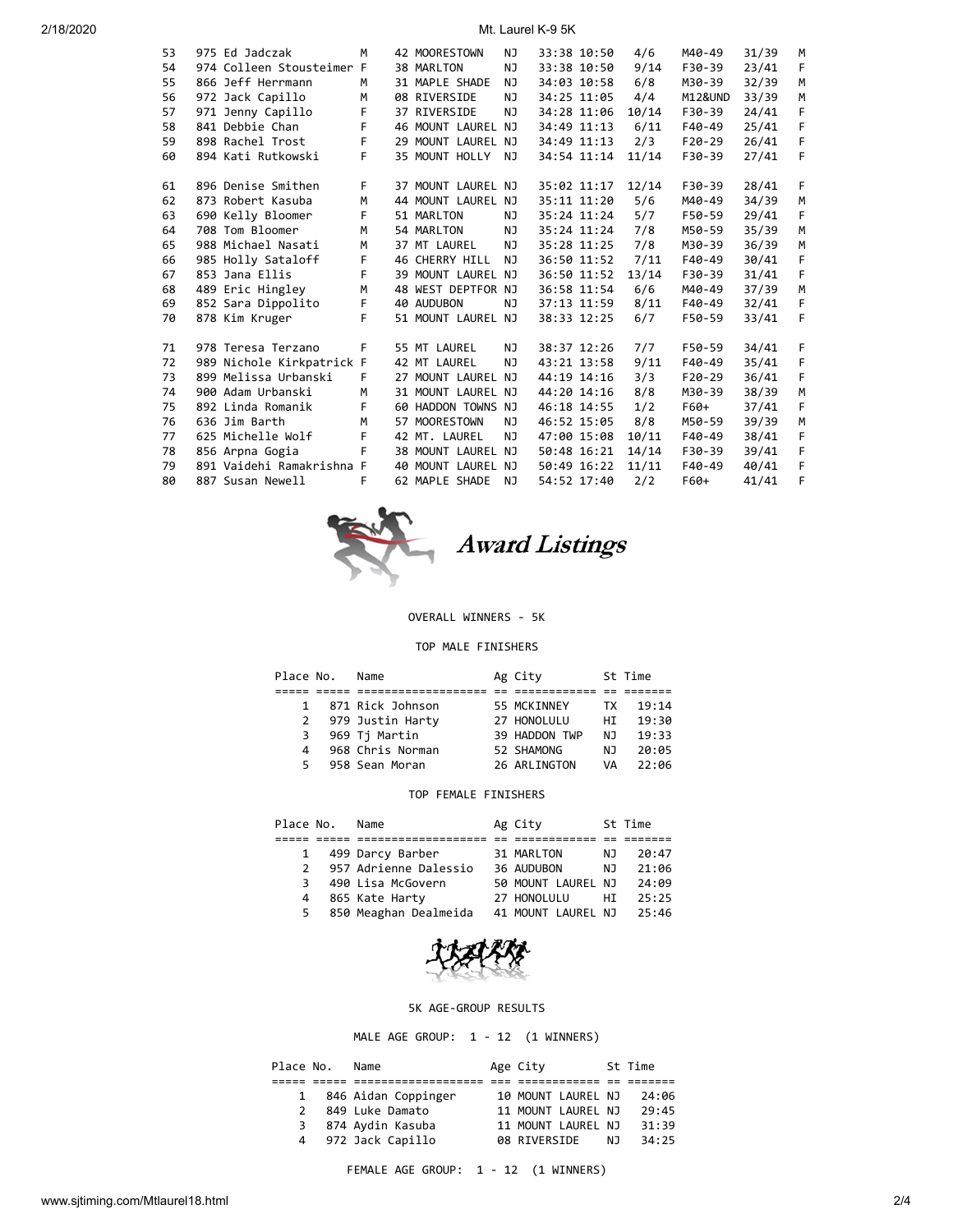2/18/2020 Mt. Laurel K-9 5K

| Place No. Name |                                                                                                                                                                                        | Age City 5t Time         |      |         |
|----------------|----------------------------------------------------------------------------------------------------------------------------------------------------------------------------------------|--------------------------|------|---------|
|                |                                                                                                                                                                                        |                          |      |         |
|                | 1 869 Mariella Hoffman 11 MOUNT LAUREL NJ 29:41<br>2 983 Erin Logan 10 MT LAUREL NJ 33:20                                                                                              |                          |      |         |
|                | MALE AGE GROUP: 13 - 19 (1 WINNERS)                                                                                                                                                    |                          |      |         |
|                | Place No. Name                                                                                                                                                                         | Age City 5t Time         |      |         |
|                | 1 964 Colin Hermack 13 MOUNT LAUREL NJ 23:15                                                                                                                                           |                          |      |         |
|                | FEMALE AGE GROUP: 13 - 19 (1 WINNERS)                                                                                                                                                  |                          |      |         |
| Place No. Name |                                                                                                                                                                                        | Age City 5t Time         |      |         |
|                | 1 842 Jordyn Chan 14 MOUNT LAUREL NJ 33:10<br>2 868 Taylor Hoffman 14 MOUNT LAUREL NJ 33:10                                                                                            |                          |      |         |
|                | MALE AGE GROUP: 20 - 29 (1 WINNERS)                                                                                                                                                    |                          |      |         |
|                | Place No. Name                                                                                                                                                                         | Age City 5t Time         |      |         |
|                |                                                                                                                                                                                        |                          |      |         |
|                |                                                                                                                                                                                        |                          |      |         |
|                |                                                                                                                                                                                        |                          |      |         |
|                |                                                                                                                                                                                        |                          |      |         |
|                |                                                                                                                                                                                        |                          |      |         |
|                | FEMALE AGE GROUP: 20 - 29 (1 WINNERS)                                                                                                                                                  |                          |      |         |
|                | Place No. Name                                                                                                                                                                         | Age City 5t Time         |      |         |
|                |                                                                                                                                                                                        |                          |      |         |
|                |                                                                                                                                                                                        |                          |      |         |
|                | 1 865 Kate Harty 27 HONOLULU HI 25:25<br>2 898 Rachel Trost 29 MOUNT LAUREL NJ 34:49<br>3 899 Melissa Urbanski 27 MOUNT LAUREL NJ 44:19                                                |                          |      |         |
|                | MALE AGE GROUP: 30 - 39 (1 WINNERS)                                                                                                                                                    |                          |      |         |
|                | Place No. Name                                                                                                                                                                         | Age City 5t Time         |      |         |
|                |                                                                                                                                                                                        |                          |      |         |
|                |                                                                                                                                                                                        |                          |      |         |
|                |                                                                                                                                                                                        |                          |      |         |
|                | 3 855 Michael Fau 31 CHERRY HILL NJ 24:20<br>4 814 Thomas Brophy 36 MOORESTOWN NJ 24:57<br>5 497 Matt Mahr 38 CHERRY HILL NJ 25:41                                                     |                          |      |         |
|                |                                                                                                                                                                                        |                          |      |         |
|                | FEMALE AGE GROUP: 30 - 39 (1 WINNERS)                                                                                                                                                  |                          |      |         |
| Place No. Name |                                                                                                                                                                                        | Age City                 |      | St Time |
|                | 1 499 Darcy Barber                                                                                                                                                                     | 31 MARLTON               | NJ 1 | 20:47   |
|                | 2 957 Adrienne Dalessio 36 AUDUBON NJ 21:06                                                                                                                                            |                          |      |         |
|                | 3 498 Linda Quirk 39 BORDENTOWN NJ 27:00<br>4 492 Jeanne Barger 34 CHERRY HILL NJ 29:42                                                                                                |                          |      |         |
|                |                                                                                                                                                                                        |                          |      |         |
|                | 5 867 Courtney Hoffman 35 MOUNT LAUREL NJ 29:47                                                                                                                                        |                          |      |         |
|                | MALE AGE GROUP: 40 - 49 (1 WINNERS)                                                                                                                                                    |                          |      |         |
| Place No. Name |                                                                                                                                                                                        | Age City 5t Time         |      |         |
|                |                                                                                                                                                                                        |                          |      |         |
|                |                                                                                                                                                                                        |                          |      |         |
|                |                                                                                                                                                                                        |                          |      |         |
|                | 1 602 Eric Williams 41 MOUNT LAUREL NJ 22:14<br>2 493 Geoff Mancini 43 MOUNT LAUREL NJ 24:15<br>3 495 Dan McGovern 40 MOUNT LAUREL NJ 27:24<br>4 975 Ed Jadczak 42 MOORESTOWN NJ 33:38 |                          |      |         |
|                | 5 873 Robert Kasuba 44 MOUNT LAUREL NJ 35:11                                                                                                                                           |                          |      |         |
|                | FEMALE AGE GROUP: 40 - 49 (1 WINNERS)                                                                                                                                                  |                          |      |         |
| Place No. Name |                                                                                                                                                                                        | Age City 5t Time         |      |         |
|                |                                                                                                                                                                                        |                          |      |         |
|                |                                                                                                                                                                                        |                          |      |         |
|                | 1 850 Meaghan Dealmeida 41 MOUNT LAUREL NJ 25:46                                                                                                                                       |                          |      |         |
|                | 2 956 Maureen O'Brien-Wag 46 MOUNT LAUREL NJ 26:47<br>3 885 Julie Morin 48 MOUNT LAUREL NJ 28:49                                                                                       |                          |      |         |
|                | 4 872 Asma Kasuba<br>5 848 Joanne Damato 42 MOUNT LAUREL NJ 33:22                                                                                                                      | 44 MOUNT LAUREL NJ 31:49 |      |         |